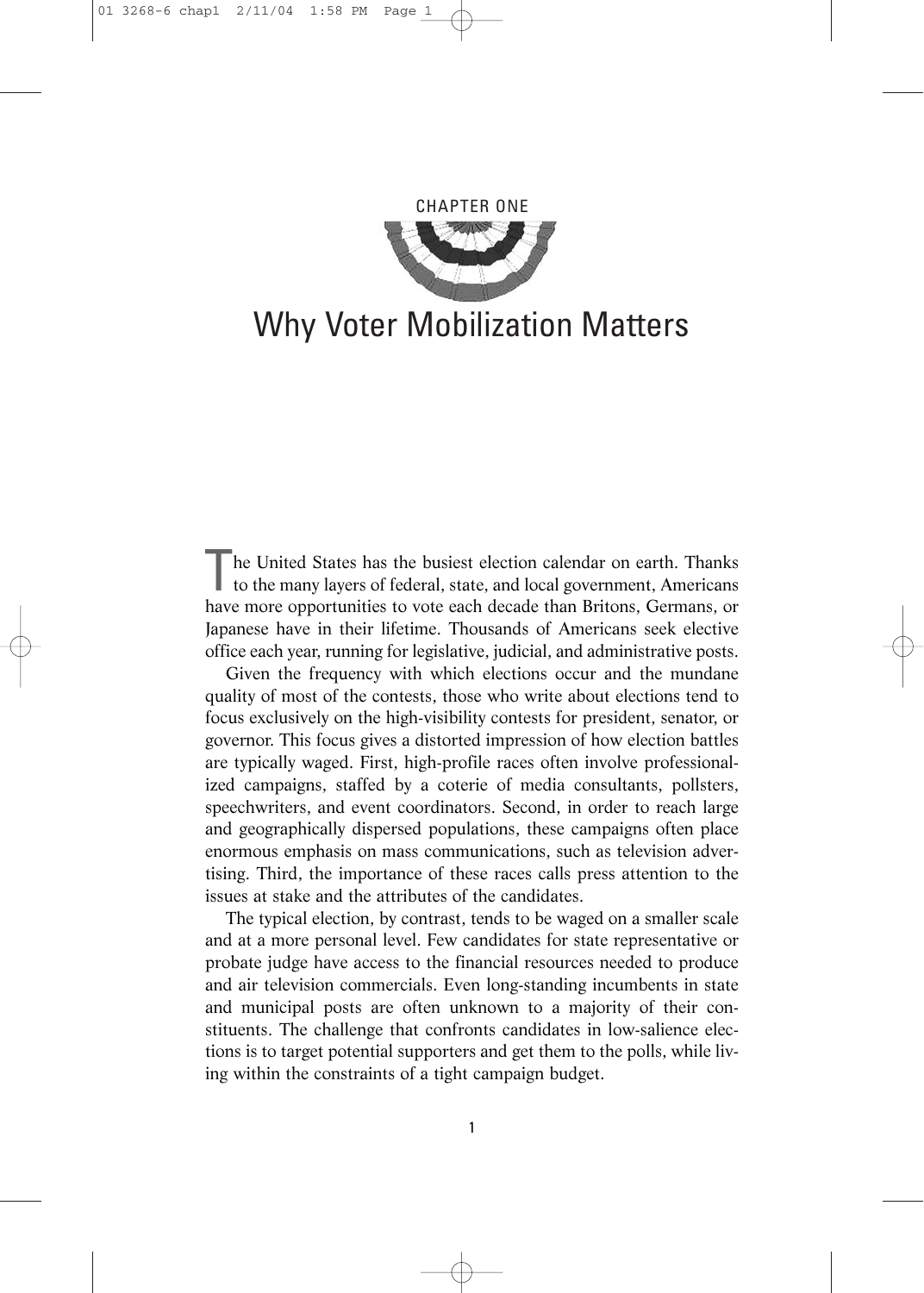#### 2 WHY VOTER MOBILIZATION MATTERS

A similar challenge confronts political and nonpartisan organizations that seek to mobilize voters for state and local elections. Making scarce campaign dollars go as far as possible requires those who manage these campaigns to think hard about the trade-offs. Is it best to assemble a local phone bank? Hire a telemarketing firm? Field a team of canvassers to contact voters door-to-door? Send direct mail and, if so, how many pieces of direct mail?

This book offers a guide for campaigns and organizations that seek to formulate cost-effective strategies for mobilizing voters. For each form of voter mobilization, we pose two basic questions: (1) What steps are needed to put it into place, and (2) How many votes will be produced for each dollar spent? After summarizing the "how to do it" aspects of each get-out-the-vote (GOTV) tactic, we provide an impartial, scientifically rigorous assessment of whether it has been shown to produce votes in a cost-effective manner. The chapters that follow cover the staples of state and municipal election campaigns: door-to-door canvassing, leafleting, direct mail, and phone banks. We also discuss some newer campaign tactics, such as voter mobilization through e-mail. The concluding chapter discusses other forms of GOTV activity and the research that is currently under way to evaluate their effectiveness.

# **Does Voter Mobilization Matter?**

The sleepy quality of many state and local elections often conceals what is at stake politically. Take, for example, the 1998 Kansas State Board of Education elections that created a six-to-four conservative majority. This election featured a well-organized campaign that used personal contact with voters to mobilize hundreds of churchgoers in low-turnout Republican primaries. This victory at the polls culminated a year later in a dramatic change in policy. In August 1999, the Kansas State Board of Education voted six to four to drop evolution from science education standards, letting localities decide whether to teach creationism in addition to or instead of evolution. This move attracted national attention and renewed debates about science curricula and religious conviction. But what occurred in Kansas is a story not only about clashing ideologies but also about how campaigns work to get voters to the polls. Very few Kansans changed their mind about the merits of evolution and creationism over the course of the election campaign. What changed in 1998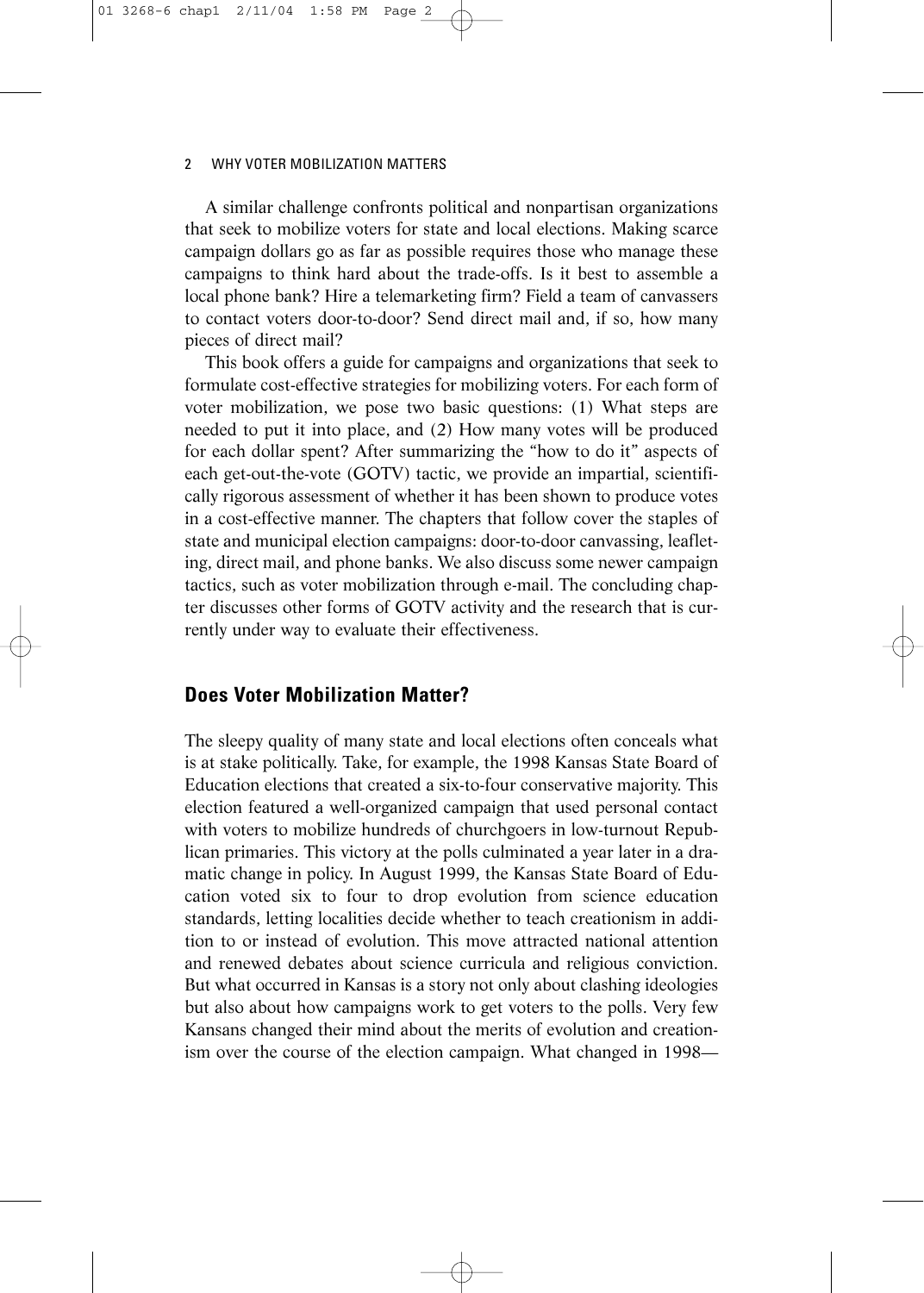and in subsequent elections, as countermobilization campaigns caused conservatives to lose their majority—was who showed up to vote.

Although Americans often take a cynical view of state and local elections, supposing that who fills a given office makes no difference, the Kansas example is not as exceptional as it may seem. During the 1960s, the U.S. Supreme Court struck down many states' system of legislative representation as inconsistent with the principle of "one man, one vote." Prior to the Supreme Court's rulings, several states assigned equal representation to all counties, which meant that rural voters were heavily overrepresented in proportion to their share of the population. Once state legislatures were reorganized according to the "one man, one vote" principle, the share of government funds flowing to rural counties dropped dramatically.<sup>1</sup> Voting power matters. When groups such as conservative Christians or elderly Americans vote in large numbers, policymakers have an incentive to take their concerns seriously. By the same token, elected officials can afford to disregard groups that vote at low rates, such as southern blacks prior to the Voting Rights Act in 1965. Largely excluded from the electorate by racially biased voter registration practices, southern blacks saw their needs for schooling, transportation, and jobs go unheeded by state and local government.

The Kansas State Board of Education elections also illustrate the power of small numbers in elections where turnout is low. The ability to mobilize a few hundred supporters can prove decisive when only a few thousand votes are cast. Knowing what it takes to generate a few hundred votes in a reliable way can therefore be extremely valuable. It can be valuable not only for a specific candidate conducting the voter mobilization campaign but also for all of the candidates who share similar party labels. Mobilizing 500 Republicans to support the GOP nominee in a state assembly race furnishes votes for Republican candidates up and down the ticket.

#### **Getting Advice on Getting Out the Vote**

Campaigns vary enormously in their goals: some are partisan, some nonpartisan; some focus on name recognition, some on persuasion, and some on mobilizing their base of loyal voters. Some campaigns seek to educate citizens, some to register citizens, and some to motivate citizens. But varied as they are, campaigns have important and obvious commonalities.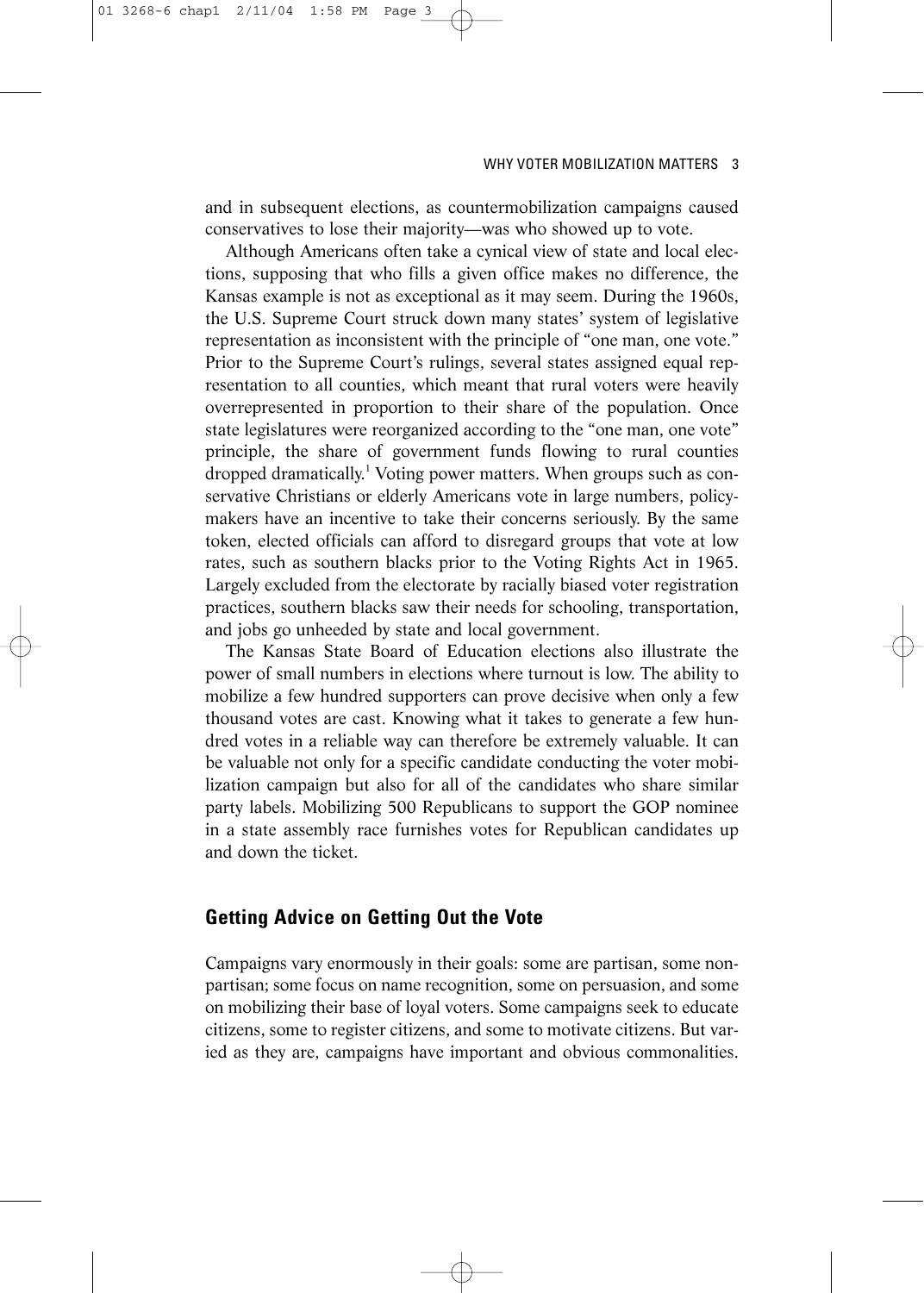As election day approaches and campaigns move into GOTV mode, their aims become quite similar and their purposes very narrow. By the week before the election, they are all homing in on one simple task—to get their people to the polls. Each campaign struggles with the same basic question: How should remaining resources be allocated in order to turn out the largest number of targeted voters?

Ask around and you will receive plenty of advice on what is the best way to mobilize voters in those final days or weeks. You may hear that it is one part mailings to three parts phone calls for an incumbent race. You may hear that, regardless of the office, it is two parts television and radio, if you can afford it, to two parts phone calls. You may even hear that, for a nonpartisan GOTV campaign, it is four parts door-to-door canvassing, but you will never be able to get enough canvassers, so it is best just to make phone calls. Almost all this advice is based on conjecture—conjecture drawn from experience perhaps, but conjecture nonetheless (see box 1-1).

What sets this book apart from the existing "how to win an election" canon is five years of rigorous scientific research. Every study reported in this book used a *randomized experimental design*, which is a research methodology that produces a reliable way to gauge effects—in this case, the effects of GOTV interventions. In a nutshell, the experiments we report divide lists of registered voters into a group that receives the intervention in question and a group that does not. After the election is over, researchers examine public records to see who voted and then tabulate the results in order to determine whether those assigned to receive the GOTV treatment voted at higher rates than those assigned to the control group. Although these field experiments still leave room for interpretation, they go a long way toward replacing speculation with evidence.

Another aspect of our work that contributes to our objectivity is that we are not in the business of selling campaign services. In the past, scanning for truth about the effectiveness of various GOTV strategies was like having to consult with salespeople about whether or not to purchase the items they are selling. Many campaign consultants have financial interests in direct mail companies, phone banks, or media consultancy services. In this book, we make a concerted effort to incorporate the results of *every* experimental study conducted since the mid-1990s, not just the ones that are congenial to a particular point of view.

Two constraints of this work must be acknowledged at the outset. First, we have not yet looked at high-profile campaigns, such as U.S. Senate races or presidential races. Although we believe that the findings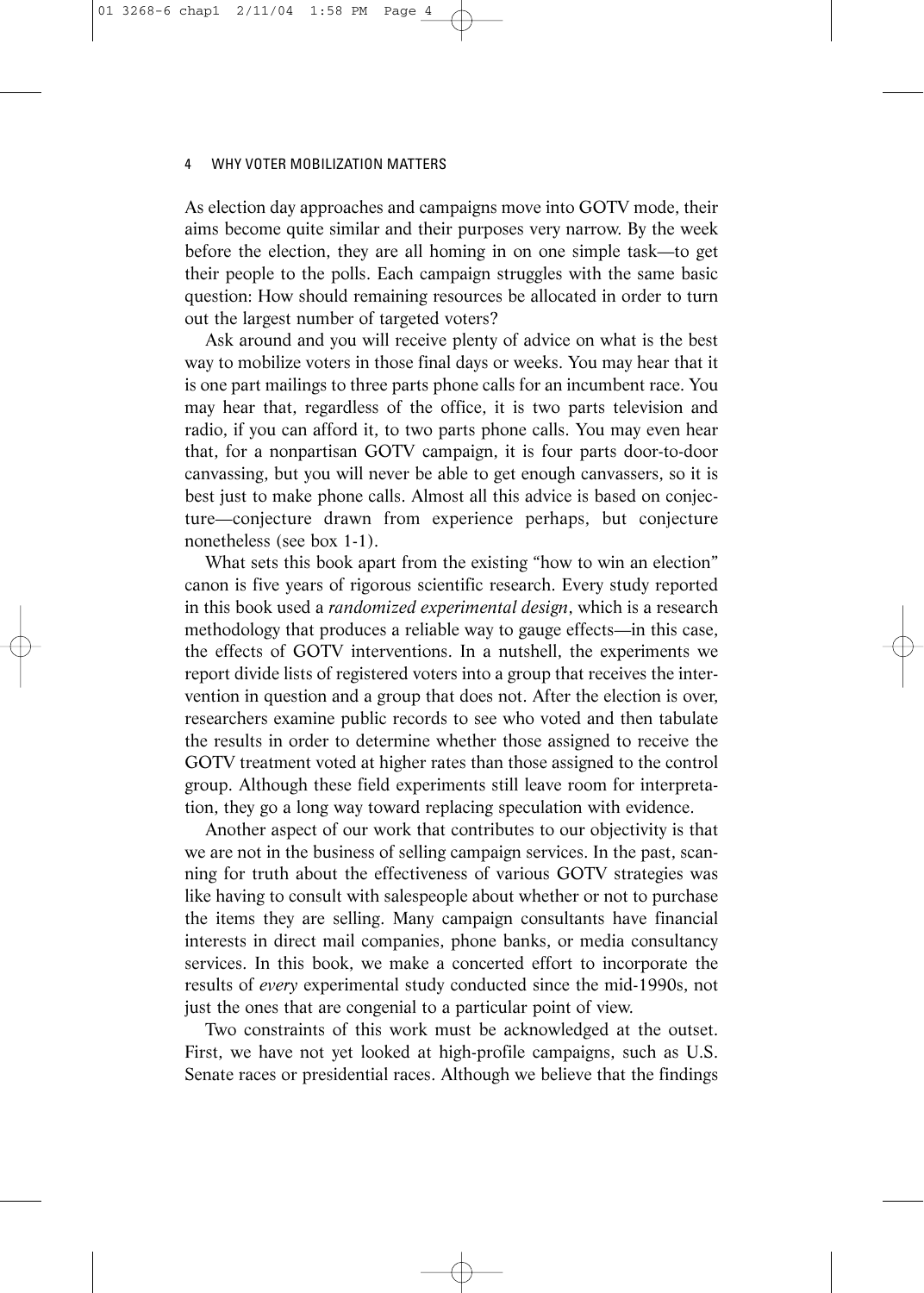# **Box 1-1. Dubious Evidence**

Many campaign services can be purchased from private vendors. These vendors often present evidence about the effectiveness of their products in the form of testimonials. Here is one example from the website of a leading commercial phone bank:

On June 5, Election Day in Los Angeles, at 5 p.m. EST, [our phone bank] received a telephone call from the James Hahn for Mayor campaign. Voter turnout was heavy in precincts of his opponent, and the Hahn campaign had to get out more of his voters.

In one hour, [our phone bank] had perfected a script, manipulated voter data to match phone numbers, and programmed the calls. By the time the polls closed, our firm had placed 30,000 live GOTV calls and reached 10,000 targeted voters.

James Hahn was elected mayor with almost 54 percent of the vote.

For all we know, this phone bank did a splendid job of mobilizing voters. And, in fairness, this firm does not claim credit for Hahn's 54 percent share of the vote; the fact is simply allowed to speak for itself.

When reading this type of testimonial, it is important to bear in mind that *there is no control group.* How many votes would Hahn have won had his campaign not conducted this eleventh-hour calling campaign?

It is also useful to keep things in proportion. This phone bank spoke with 10,000 voters, but Hahn won the election by a margin of 38,782 votes.

discussed here are relevant to such large-scale campaigns insofar as they rely on GOTV tactics such as phone banks or direct mail, we have yet to conduct experiments that speak directly to the effectiveness of mass media, on which these large-scale campaigns rely heavily.

Second, although they are of obvious importance, GOTV strategies are not the only factors at play in an election. When we speak of the effectiveness of GOTV techniques, we have in mind the percentage *increase* in voter turnout that can be attributed to professional phone callers or direct mail, for instance. Using the most effective get-out-thevote strategy will not guarantee victory. All the other factors that shape the electoral fortunes of a candidate—persona, platform, party, and campaign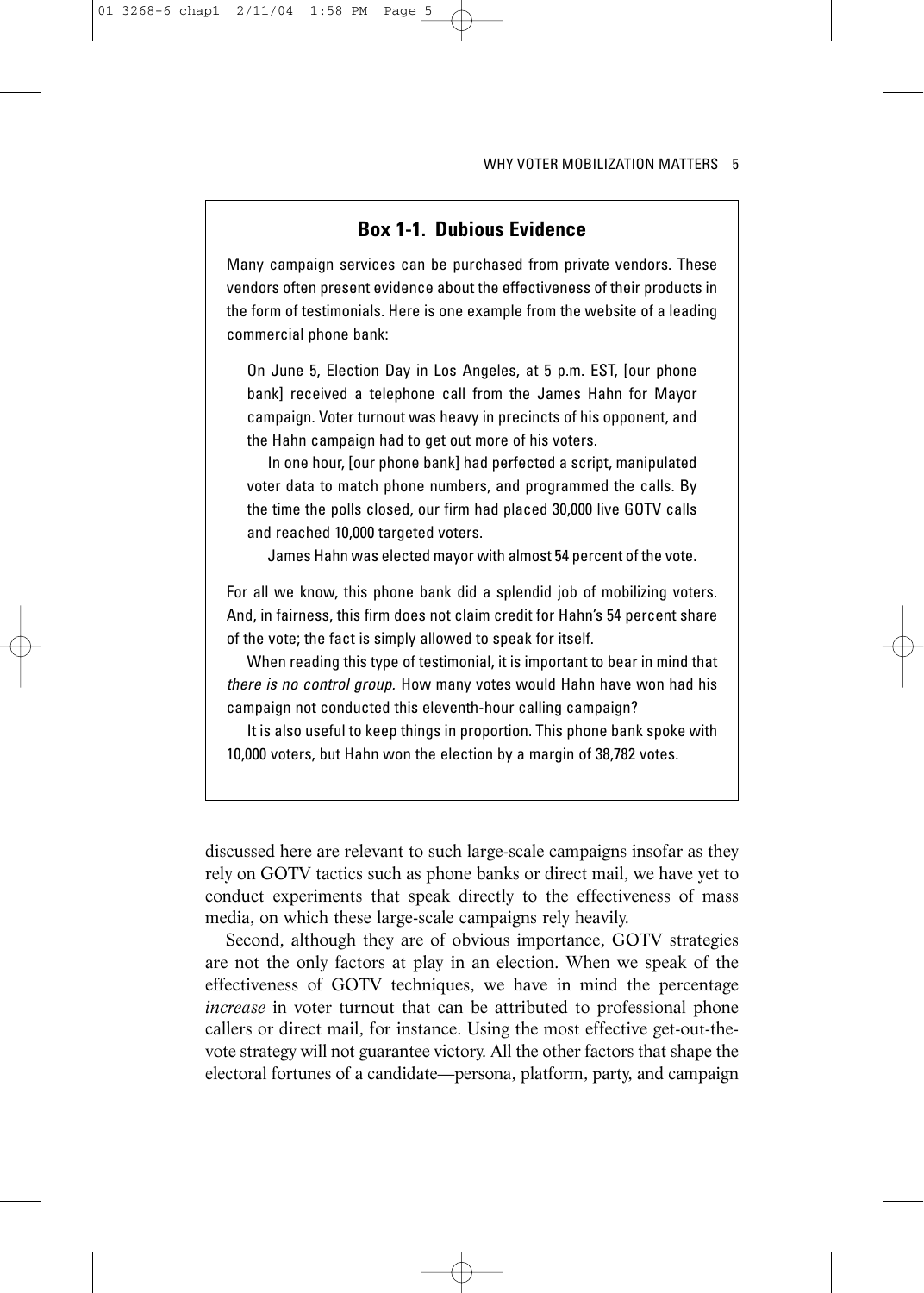management—are relevant as well. A spectacularly successful GOTV campaign might lift an overmatched candidate from 28 to 38 percent or a competitive candidate from 48 to 58 percent. Often, winning elections is possible only when voter mobilization strategies are combined with messages that persuade voters to vote in a particular way (see box 1-2).

### **GOTV Research and Larger Questions about Why People Do Not Vote**

Political observers often turn to broad-gauge explanations for why so few Americans vote: alienation from public life, the lack of a proportional representation system, the failings of civic education, the geographic mobility of the population. We might call these long-term—very longterm—GOTV considerations. Many books written by academics focus exclusively on these explanations.

This book, in contrast, is concerned with GOTV considerations in the short term. We do not discuss the ways in which political participation is shaped by fundamental features of our political, social, and economic system, although we agree that structural and psychological barriers to voting are worthy of study and that large-scale reforms might well be beneficial. In the concluding chapter, we describe research that might be useful to those interested in learning more about how voter turnout relates to these broader features of society. The focus of this book is quite different. Our aim is to look closely at how GOTV campaigns are structured and to figure out how various GOTV tactics affect voter participation. This close-to-the-ground approach is designed to provide campaigns with useful information on the effectiveness of common GOTV techniques. With six weeks until an election, even the most dedicated campaign team will not be able to reshape the country's basic constitutional framework or the political culture of American society. What a campaign can do, however, is make informed choices about its GOTV plans, ensuring that its resources are being used efficiently to produce votes.

# **Evidence versus War Stories**

Before delving into the research findings, we want to call attention to a cluster of assumptions that often hinder informed GOTV decisionmaking. One is the belief that the experts know what works: that knowledge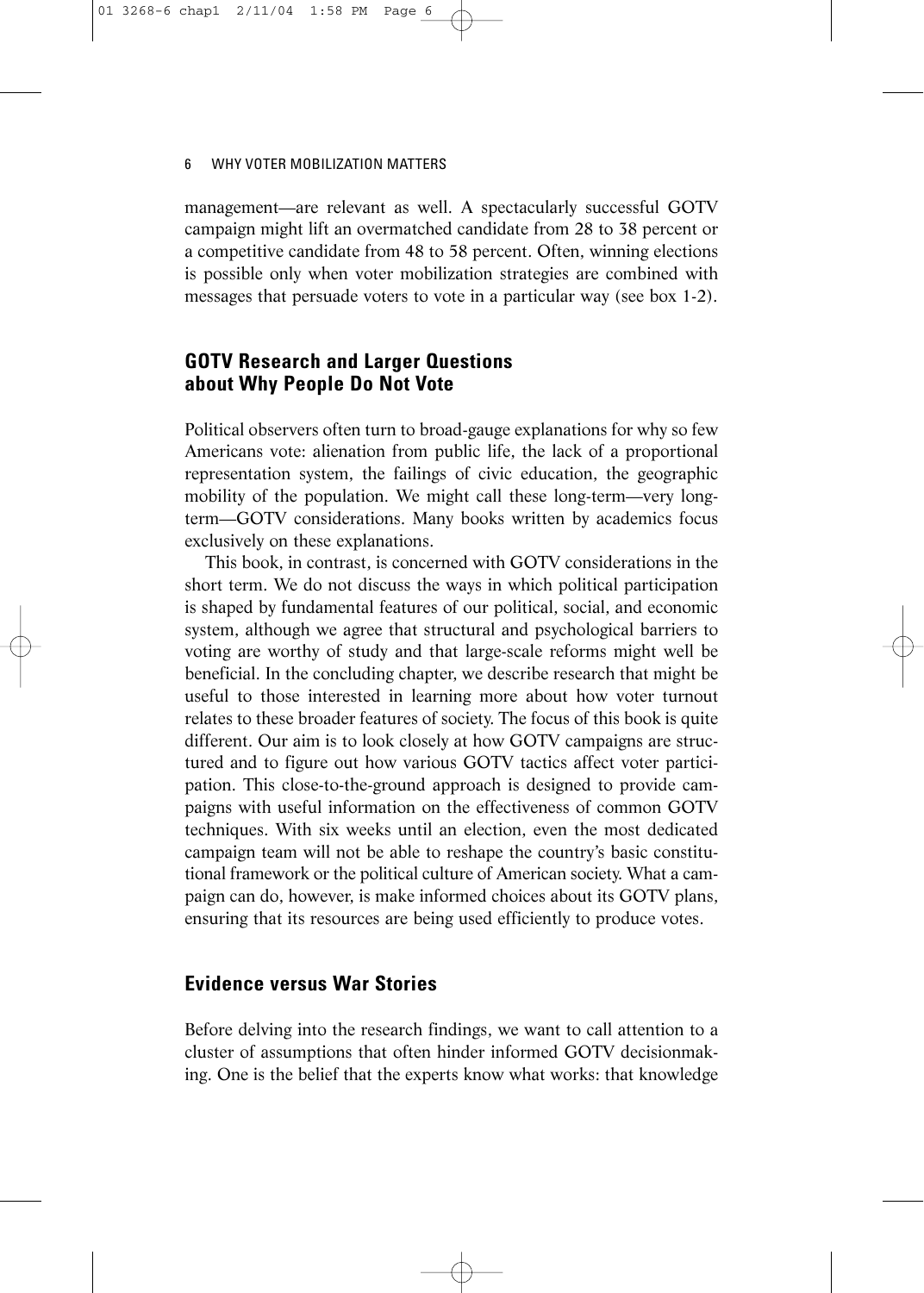#### **Box 1-2. Generating Votes: Mobilization versus Persuasion**

In order to see how GOTV fits into campaign strategy, imagine that you are a Republican candidate running for local office. There are 8,000 registered voters, and election day is approaching. The 2,000 registered Republicans favor you 80 versus 20 percent, but ordinarily only half of them vote. The remaining 6,000 people in the electorate favor your opponent 67.5 versus 32.5 percent; one-third of them can be expected to vote. So, with 800 votes from registered Republicans and 650 from the rest of the electorate, you are in danger of losing 1,450 to 1,550:

| Voters     |     | Nonvoters                   |                |
|------------|-----|-----------------------------|----------------|
| Registered |     | Registered<br>Republicans   | Others         |
| 800        | 650 | 800                         | 1,300<br>2.700 |
|            | 200 | Republicans Others<br>1.350 | 200            |

Thinking about how to win in this situation is really a matter of thinking about where to find at least 100 *additional* votes. All the factors that got you those 1,450 votes—your good looks, your record in office, and so forth—are important in shaping the eventual outcome of the election, but the strategic decisions from this point forward must focus on what you will do now to change the expected outcome.

A GOTV strategy aims to transform nonvoters into voters. If you can identify the 2,100 abstainers who would vote for you, try to get at least 100 of them to the polls. Voter "ID" programs use brief polls to identify these potential supporters, who will later be targeted for mobilization.

Voter ID programs require planning and money, however. A simpler approach is to focus GOTV attention solely on Republicans. Bear in mind that if you attempt to mobilize some of the 1,000 Republicans who otherwise would not vote, you will need to get at least 167 to the polls because you only gain sixty net votes for every 100 Republicans you mobilize.

Conversely, a demobilization strategy strives to transform voters into nonvoters. You could accomplish this by scaring or demoralizing some of the 1,550 people who would otherwise cast votes for your opponent.

Finally, a persuasion strategy attempts to convert some of these 1,550 voters into your supporters. Conversions rapidly close the margin of votes between you and your opponent. Just fifty successes would make the race a dead heat. It is also possible to blend persuasion and mobilization strategies, for example, by appealing to the 2,000 Republicans in ways that both mobilize and persuade them. By focusing solely on voter mobilization, this book understates the number of net votes generated by tactics that simultaneously mobilize and persuade.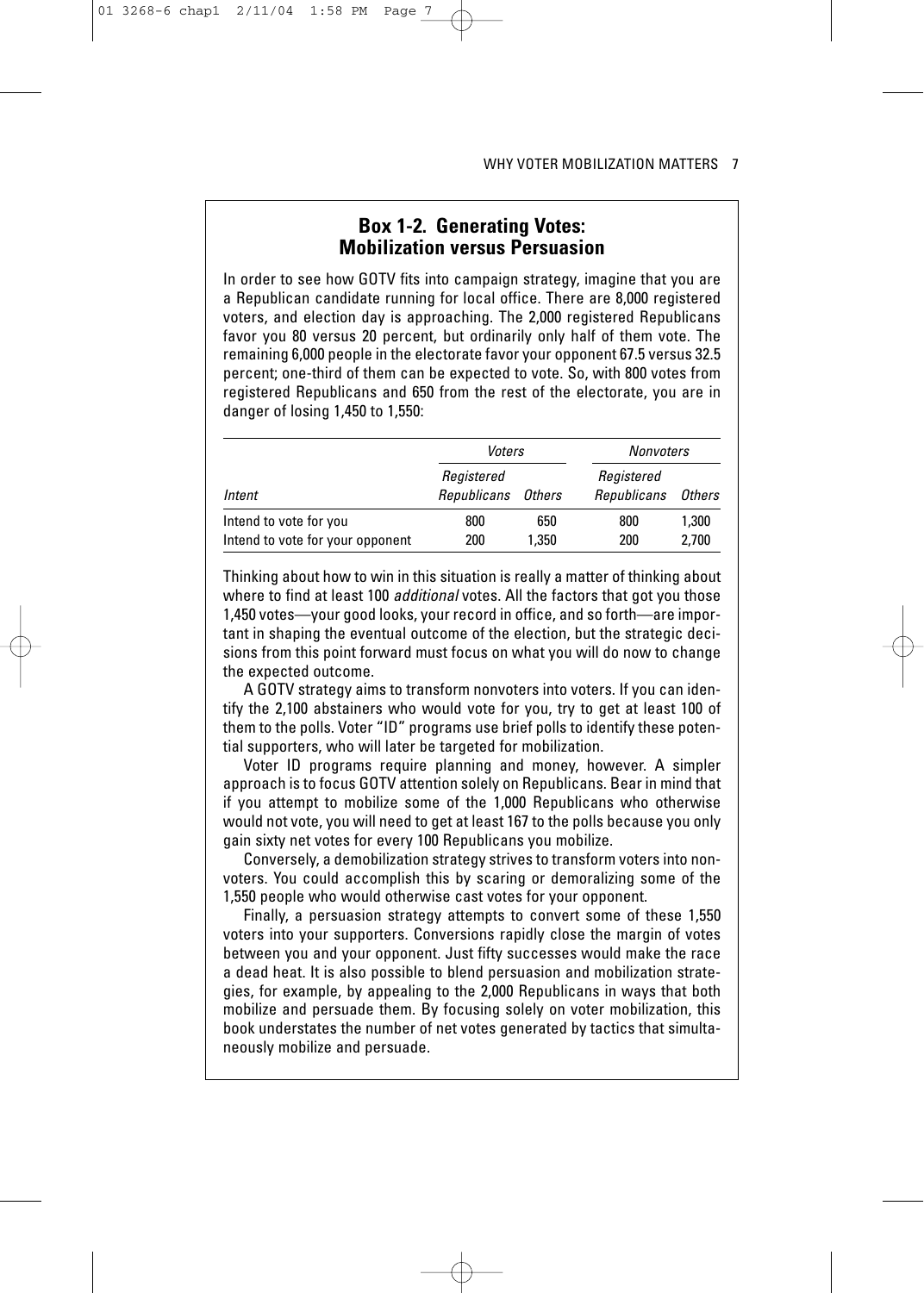is, after all, what makes them the experts. Someone with a lot of campaign experience *must* know which tactics work and which do not under assorted circumstances. On the other end of the spectrum is the idea that no one really knows what works because no one can adequately measure what works. There is no way to rerun an election using different GOTV methods, no parallel universe in which to watch the very same campaign focusing its efforts on mass mailings, then on phone banks, and then on television ads. The final assumption is that if everybody is doing it, it must be useful: 5,000 campaigners can't be wrong about prerecorded calls!

The following six chapters respond to these misguided assumptions. In short,

 $\checkmark$  Experts, be they consultants, seasoned campaigners, or purveyors of GOTV technology, rarely, if ever, measure effectiveness. Hal Malchow, one of the few consultants to embrace experimentation, reports that his calls for rigorous evaluation repeatedly go unheeded. Notwithstanding the large quantities of money at stake, Malchow observes that "no one really knows how much difference mail and phone GOTV programs make."<sup>2</sup>

 $\checkmark$  Experts may report speculations in the guise of "findings," but without a rigorous research design, those "findings" are suspect. Those who manage campaigns and sell campaign services have a wealth of experience in deploying campaign resources, formulating campaign messages, and supervising campaign staff. But lacking a background in research design or statistical inference, they frequently misrepresent (innocently in many cases) correlation as causation. They might claim, for instance, that a radio GOTV campaign is responsible for increasing the Latino vote in a particular media market. In support of this assertion, they might point to the lack of change in the Latino vote in a neighboring media market. Because it is difficult to know whether the two media markets are truly comparable, we find this form of proof-by-anecdote unpersuasive.

✔ There *is* an accurate way to measure the effectiveness of GOTV techniques, namely, through experimental research. Randomly assigning a set of precincts or media markets to different campaign tactics makes meaningful causal inferences possible.

 $\vee$  Lastly, our results may surprise you. Just because everybody is doing it does not necessarily mean that it works. It appears that large sums of money are routinely wasted on ineffective GOTV tactics.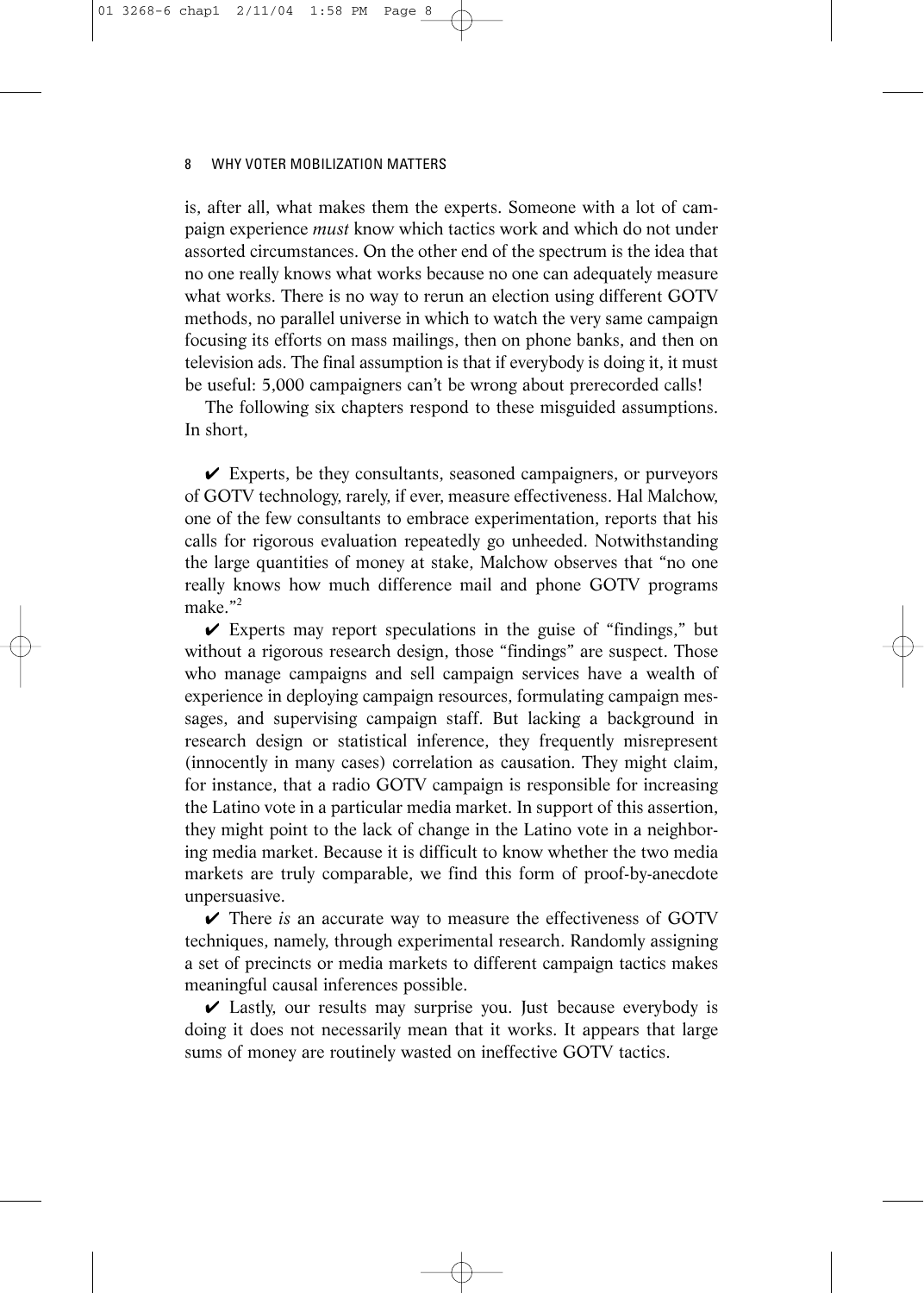We will count ourselves successful if you not only learn from the experimental results we report but also become more discerning when evaluating claims that rest on anecdotes and other nonexperimental evidence.

# **Preview of Our Findings**

The Kansas State Board of Education election mentioned at the outset of this chapter illustrates the central finding in our studies across eighteen states and five election years: *A personal approach to mobilizing voters is generally more effective than an impersonal approach*. That is, the more personal the interaction between campaign and potential voter, the more it raises a person's chances of voting. Door-to-door canvassing by friends and neighbors is the gold-standard mobilization tactic; chatty, unhurried phone calls seem to work well, too. Automatically dialed, prerecorded GOTV phone calls, by contrast, are utterly impersonal and, evidently, wholly ineffective at getting people to vote.

Here is the trade-off confronting those who manage campaigns: the more personal the interaction, the harder it is to reproduce on a large scale. Canvassing door-to-door is therefore not the answer for every GOTV campaign. That is why we consider this book to be a "shoppers' guide." No candidate or campaign manager can look at this book and, without considering his or her own circumstances, find the answer. The key is to assess your resources, goals, and political situation and then form a judgment about what tactics will produce the most votes at the lowest cost. What we do is provide a synopsis of scientifically rigorous evidence about what has worked in other campaigns.

#### **Structure of the Book**

We begin the book by explaining why experimental evidence warrants special attention. Chapter 2 discusses the nuts and bolts of how randomized experiments are conducted and why they are better than other approaches to studying the effectiveness of GOTV tactics. Chapters 3 through 7 present our evaluations of GOTV mobilization techniques: door-to-door, leaflets, mail, phone calls, and e-mail. These chapters discuss the practical challenges of conducting these campaigns and provide a cost-benefit analysis of each GOTV tactic. Chapter 8 wraps up by